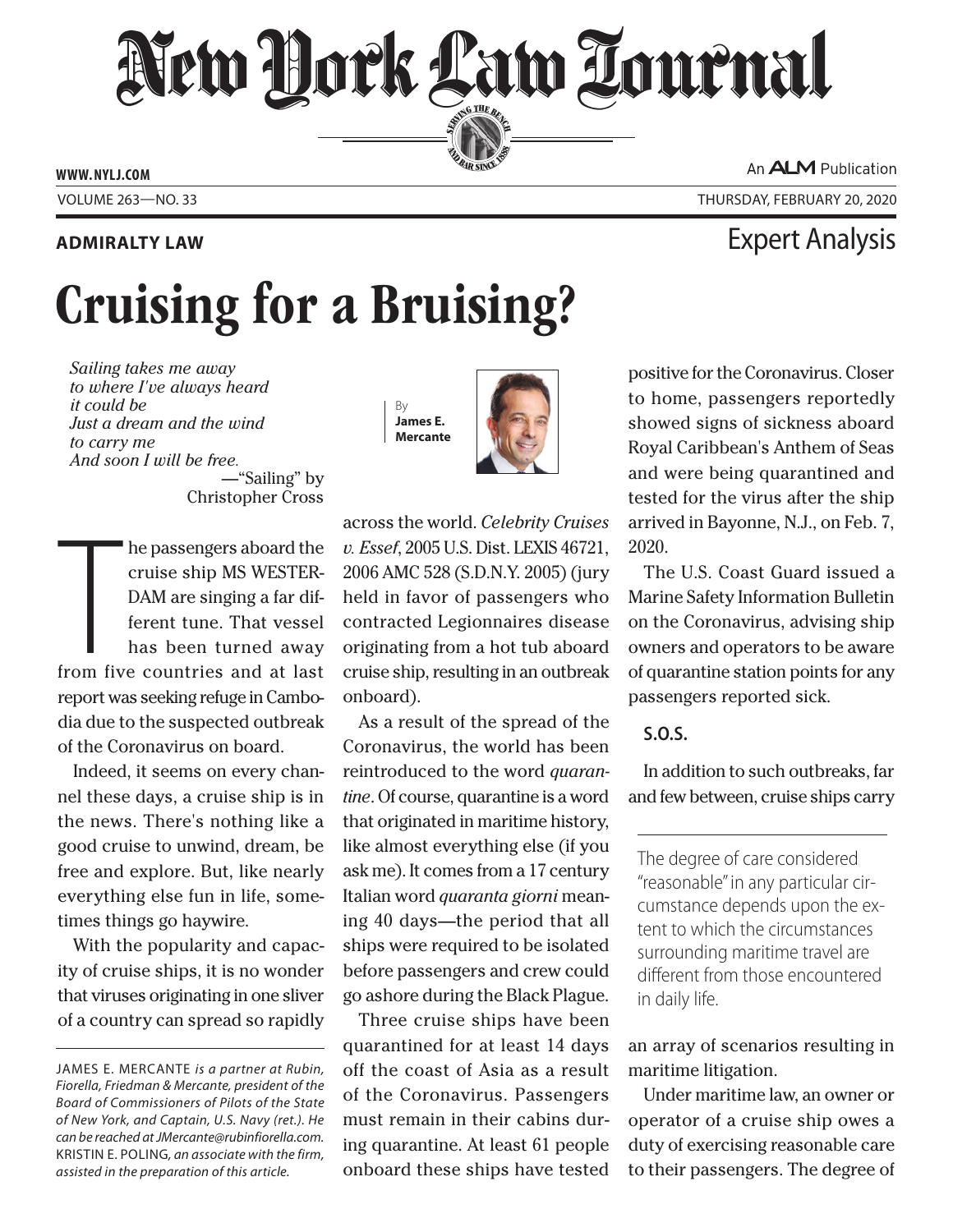care considered "reasonable" in any particular circumstance depends upon the extent to which the circumstances surrounding maritime travel are different from those encountered in daily life. The Second Circuit has stated that where an allegedly defective condition constituting the basis of a plaintiff's complaint is not unique to the maritime context, the ship owner or operator could be held liable "only when it has actual or constructive notice of the condition." *Lee v. Regal Cruises*, 1997 U.S. App. LEXIS 13763 (2d Cir. 1997) (holding that cruise ship operator was not liable for passenger's fall from errant ice cubes and water on a staircase); *Monteleone v. Bahama Cruise Line*, 838 F.2d 63, 65 (2d Cir.1988) (reversing summary judgment and holding that cruise line is not liable for trip and fall down a staircase as a result of a protruding screw).

On July 7, 2019, an 18-month old girl died during a Caribbean cruise in a highly-publicized case when her grandfather held her over a railing in a children's play area aboard the ship without realizing that there was no glass panel in front of him. The child fell more than 100 feet below to a concrete deck. A criminal investigation has resulted in charges brought against the grandfather. The cruise line has been sued civilly in Florida by the family.

In 2012, the COSTA CONCORDIA, an Italian cruise ship, ran aground and overturned off the coast of Tuscany when she struck a rock formation close to shore, allegedly because the captain was saluting onlookers ashore or was otherwise distracted. The captain was charged with manslaughter and sentenced to 16 years in prison as a result of sailing off course in such shallow waters. The cruise line apparently did not face any charges.

One of the most notorious maritime disasters occurred on April 15, 1912, when the 'unsinkable' TITANIC struck an iceberg and sunk during her maiden voyage from Southampton UK to New York City. The casualty resulted in over 1,500 deaths. The vessel owner filed a petition in the Southern District of New York to limit its liability under maritime

Courts sitting in admiralty are steered by well-settled maritime law and precedent to adjudicate most any challenging situation.

law to the value of the remaining lifeboats. That case wound its way to the U.S. Supreme Court.

### **Cruising for a Bruising**

Cruise ship owners manage their vessels from a distance. i.e., while ashore. Thus, the owner generally does not have notice of dangers that occur during the voyage. This, and lack of advanced notice to the onboard crew of certain hazards, makes for some interesting rulings:

• In 2020, *Broberg v. Carnival*, Nos. 19-10388, 19-12033 (11th Cir. Jan. 24, 2020) (Eleventh Circuit affirmed finding that the cruise line was not negligent for serving its passenger at least 16 drinks at different bars before she fell overboard. Court held that while passenger was intoxicated, Carnival Cruise Line's crewmembers were not on notice that she was intoxicated to the point of being in danger).

• In 2018, *Caron v. NCL (Bah.), Ltd.*, 910 F.3d 1359 (11th Cir. 2018) (affirming dismissal of negligence suit brought by passenger against cruise line where the passenger drank too much, entered a crew-only area and fell down an open hatch).

• In 2011, *Smolnikar v. Royal Caribbean Cruise Line*, 780 F. Supp. 2d 1308 (S.D. Fla. 2011) (Summary judgment granted to cruise ship in action by passenger who slammed into a tree at high speed during a zip-line shore excursion. Court held that cruise line had no reason to know of the alleged absence of padding on the tree at the end of the zip line, and had no duty to conduct its own inspection of the zip line course).

## **Crews on the Cruise**

Indeed, under the radar screen of "reasonable care," ship owners are often not found culpable for dangerous conditions or negligence that occurs onboard, even if caused by their own crew members.

• *York v. Commodore Cruise Line*, 863 F. Supp. 159 (S.D.N.Y. 1994) (cruise ship owner and operator held not liable for failing to install locks on cabin door when crewmember gained entry to cabin and raped passenger inside).